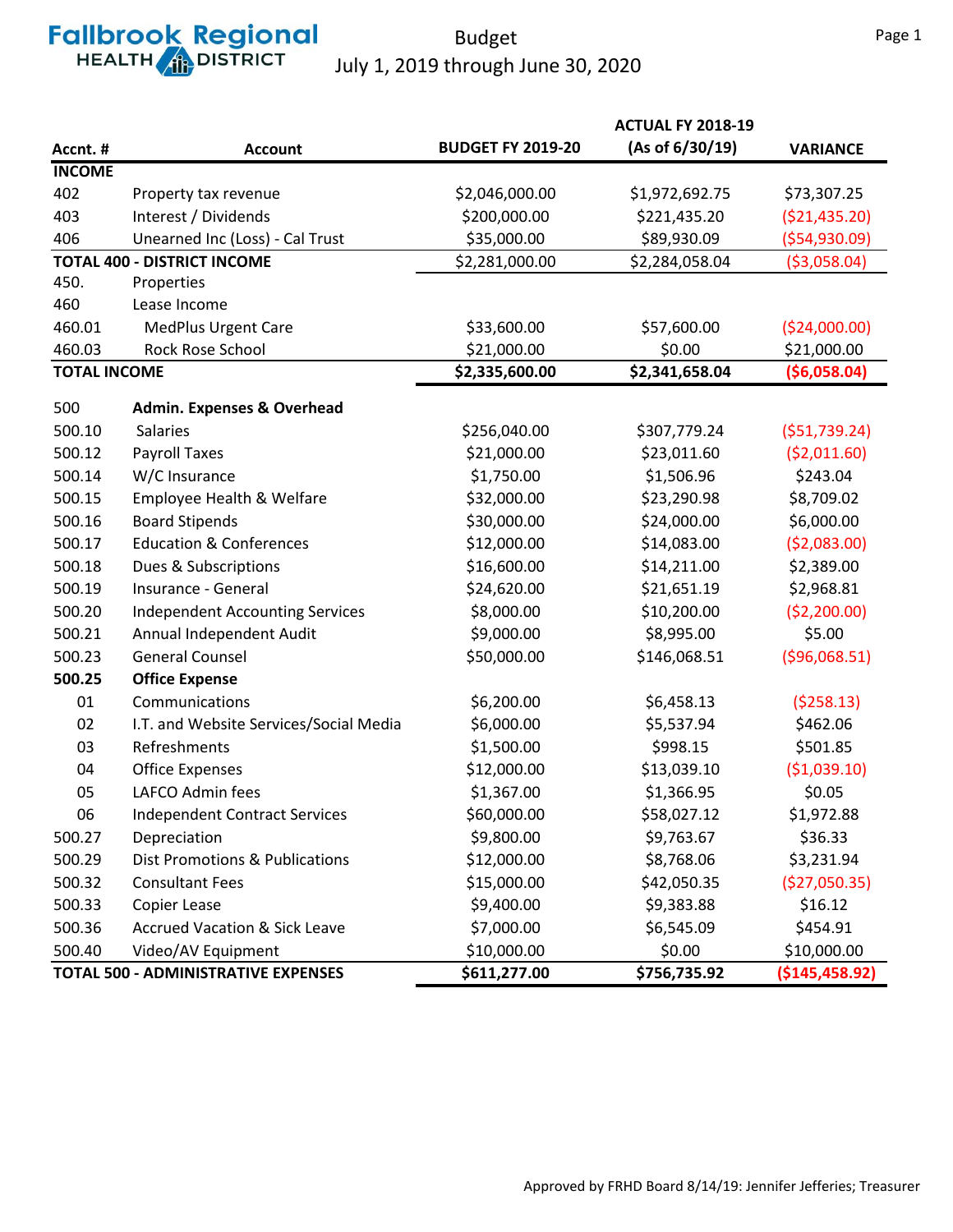## **Fallbrook Regional**<br>HEALTH **ALLER**

#### Budget July 1, 2019 through June 30, 2020

|                                     |                                                  |                          | <b>ACTUAL FY 2018-19</b> |                  |
|-------------------------------------|--------------------------------------------------|--------------------------|--------------------------|------------------|
| Accnt. #                            | <b>Account</b>                                   | <b>BUDGET FY 2019-20</b> | (As of 6/30/19)          | <b>VARIANCE</b>  |
| 590                                 | Mgmt./Maint.                                     |                          |                          |                  |
| 590.01                              | Property Manager (all 3 properties)              | \$15,000.00              | \$10,912.50              | \$4,087.50       |
| 590.02                              | Gas & Electric                                   | \$10,000.00              | \$9,360.50               | \$639.50         |
| 590.03                              | Water                                            | \$3,000.00               | \$2,454.47               | \$545.53         |
| 590.04                              | <b>Waste Management</b>                          | \$450.00                 | \$403.07                 | \$46.93          |
| 590.05                              | <b>Security System</b>                           | \$0.00                   | \$0.00                   | \$0.00           |
| 590.06                              | Landscape - Grounds Environment                  | \$11,000.00              | \$10,150.00              | \$850.00         |
| 590.07                              | <b>Custodial Services</b>                        | \$8,000.00               | \$7,650.00               | \$350.00         |
| 590.08                              | Elevator                                         | \$2,500.00               | \$2,465.00               | \$35.00          |
| 590.09                              | Vehicle Expenses                                 | \$600.00                 | \$255.93                 | \$344.07         |
| 590.10                              | Maintenance Services & Repairs                   | \$5,000.00               | \$4,955.29               | \$44.71          |
| 590.11                              | Medical Records Store & Service                  | \$22,000.00              | \$25,724.10              | (53, 724.10)     |
| 590.12                              | Fire Alarm System                                | \$1,000.00               | \$4,800.01               | ( \$3,800.01)    |
|                                     | 590.13.01 Architect Expense                      | \$10,000.00              | \$12,933.34              | ( \$2,933.34)    |
|                                     | TOTAL 590 - MGMT./MAINT.                         | \$88,550.00              | \$92,064.21              | ( \$3,514.21)    |
|                                     | <b>600 - COMMUNITY HEALTH CONTRACTS</b>          |                          |                          |                  |
|                                     | 600.02 · Fbk Citizens Crime Prevention           | \$11,300.00              |                          |                  |
|                                     | $600.03 \cdot$ Be Well Therapy, Inc.             | \$23,714.00              |                          |                  |
|                                     | 600.04 · Boys & Girls Club                       | \$49,240.00              |                          |                  |
|                                     | 600.05 · Community Health Systems, Inc.          | \$120,000.00             |                          |                  |
|                                     | 600.07 · Fbk Senior Citizens Srvc Club           | \$125,000.00             |                          |                  |
|                                     | 600.08 · Fallbrook Smiles Project                | \$90,180.00              |                          |                  |
|                                     | 600.11 · Palomar Family Counseling Srvc          | \$67,423.00              |                          |                  |
|                                     | 600.17 · Foundation for Senior Care              | \$287,362.00             |                          |                  |
|                                     | 600.18 · Fallbrook Food Pantry                   | \$130,000.00             |                          |                  |
|                                     | 600.33 · REINS Therapeutic Prgm                  | \$98,865.00              |                          |                  |
|                                     | 600.37 · Trauma Intervention Prgm of SD          | \$10,000.00              |                          |                  |
|                                     | 600.46 · Mental Health Systems, Inc.             | \$10,137.00              |                          |                  |
|                                     | 600.51 · North County C.E.R.T. Inc.              | \$5,220.00               |                          |                  |
| $600.57 \cdot NCFPD$                |                                                  | \$105,000.00             |                          |                  |
|                                     | 600.58 · Michelle's Place                        | \$32,162.00              |                          |                  |
|                                     | $600.60 \cdot D'$ Vine Path, Inc.                | \$7,640.00               |                          |                  |
|                                     | 600.61 · San Diego North County Lions            | \$5,000.00               |                          |                  |
|                                     | 600.62 · Neighborhood Healthcare                 | \$15,000.00              |                          |                  |
|                                     | Total 600 · Community Health Contracts           | \$1,193,243.00           | \$910,415.97             | ( \$850, 415.97) |
| 800 - DISTRICT DIRECT CARE SERVICES |                                                  |                          |                          |                  |
| 800.02                              | Med+ Urgent Care                                 | \$96,000.00              | \$100,000.00             | (54,000.00)      |
| 800.03                              | NC Fire JPA (SMSO)                               | \$80,000.00              | \$0.00                   | \$80,000.00      |
| 800.04                              | NC Fire JPA (Shared Communications)              | \$30,000.00              | \$0.00                   | \$30,000.00      |
|                                     | <b>TOTAL 800 - DISTRICT DIRECT CARE SERVICES</b> | \$206,000.00             | \$100,000.00             | \$106,000.00     |